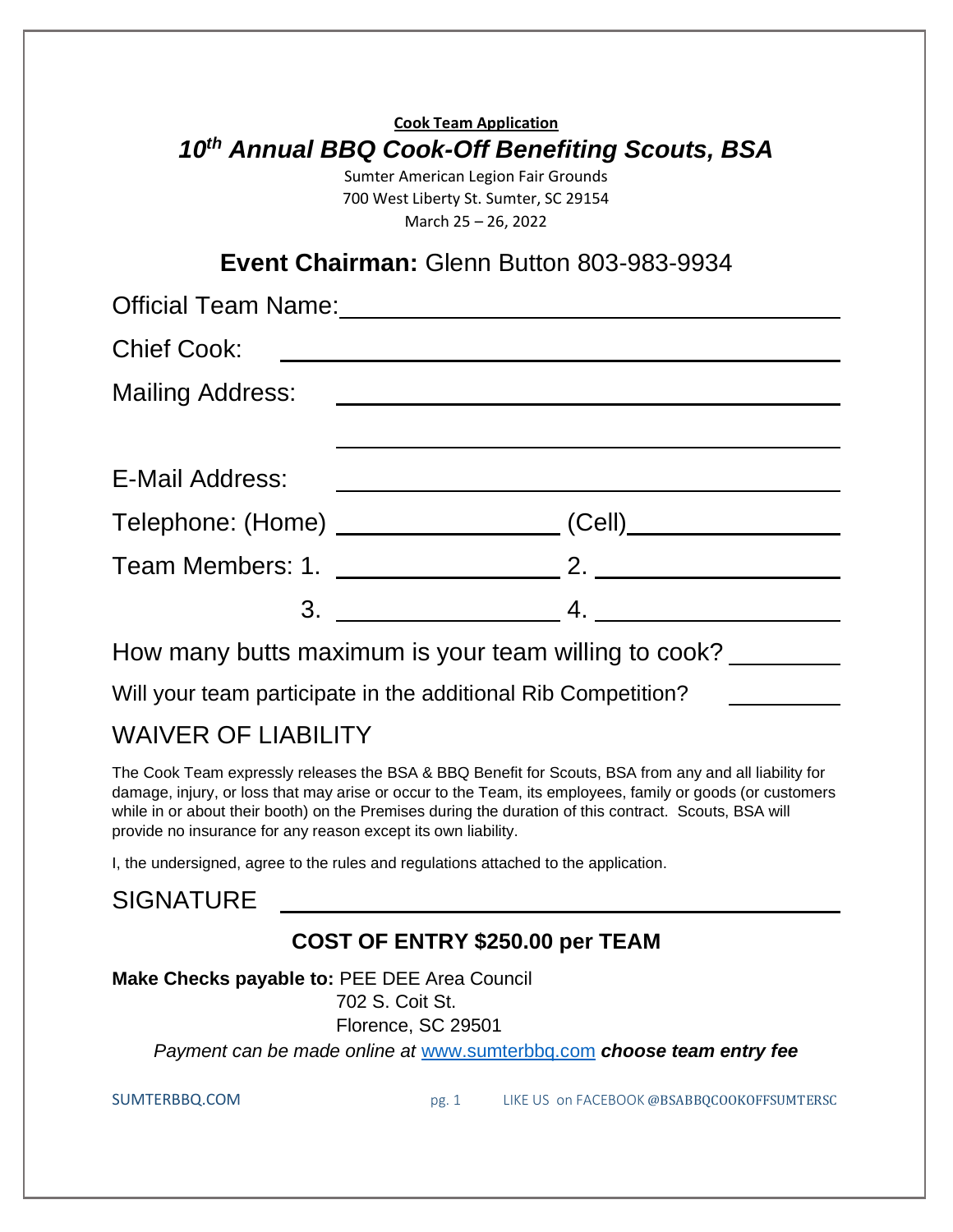# APPLICATION DEADLINE IS MARCH 11, 2022

The Tenth Annual Barbecue Cook-Off Benefiting Scouts, BSA event will begin on Friday, March 25, 2022 at the Sumter County Fairgrounds Agricultural Building located at 700 West Liberty Street. BBQ Contestants may check in with Glenn Button (803) 983-9934 between 10:00 AM and 3:00 PM. To check in earlier contact Glenn Button to arrange.

Contestants will be provided wings at the time of check in. The winner of the 2022 Best Wings Award will receive a \$250.00 cash prize during the Award Ceremony on Saturday, March 26, 2022. Cook teams will need to have wings ready to serve when the gates open to the public at 5:30 PM Friday, March 25, 2022. Patrons will roam from station to station choosing wings to consume. Patrons will pay \$10 to attend and receive 10 tickets. The patron will visit the different booths and present a ticket in exchange for either a flat or a drum. Additional tickets can be purchased at the rate of \$1 per ticket. The Friday Night Wing Ding will end at 9:00 PM.

Only registered contestants, South Carolina Barbecue Association Officials, and event committee members will be permitted to remain on the Sumter County Fairground premises after 9:30 PM. BBQ Contestants may pick up their butts after noon on Friday March 25, 2022. The cook team meeting to be held at 3:00 PM on Friday, March 25, 2022. Each team will be responsible for preparing a minimum of four (4), and depending on the number of teams entered, may be asked to cook more. The contestants will present their boxed sample to the SCBA Judges in accordance with association rules, but all butts received from Henry Shelor District will be prepared and ready for public consumption no later than 11:00 AM Saturday, March 26, 2022. Any team that fails to provide the number of butts received as prepared barbeque will be disqualified from receiving any awards. SCBA Judges will determine the winner of the 2022 Barbecue Cook-off benefiting the Boy Scouts. Prizes will be distributed at 2:30 PM Saturday, March 26, 2022.

Prizes for the Tenth Annual Barbecue Cook-Off benefiting the Boy Scouts will be as follows:

## \$1,000.00 – First Place \$ 750.00 – Second Place \$ 500.00 – Third Place \$ 250.00 – Friday Night Wing Ding Winner

Gates will open to the public at 11:00 AM Saturday, March 26, 2022. Patrons with a wristband will be allowed to roam from station to station to sample BBQ. Each patron will receive a 2-ounce serving of barbecue. Each time, the patron will present their wristband to the Boy Scout assigned to each station. A patron may visit a station multiple times if they wish, but only one 2-ounce serving of BBQ will be give out at a time. Tickets for Saturday are only \$10.00. Patrons must have their wristbands on them to receive BBQ. Presentation of the barbecue is at the discretion of the individual competitors but serving cups will be provided by Henry Shelor District for distribution to patrons. Patrons may roam from station to station on Saturday until closing or when the BBQ runs out. Patrons will not be permitted to enter the fairgrounds after 1:30 PM. Beginning at 1:00pm patron can purchase from the front gate empty half